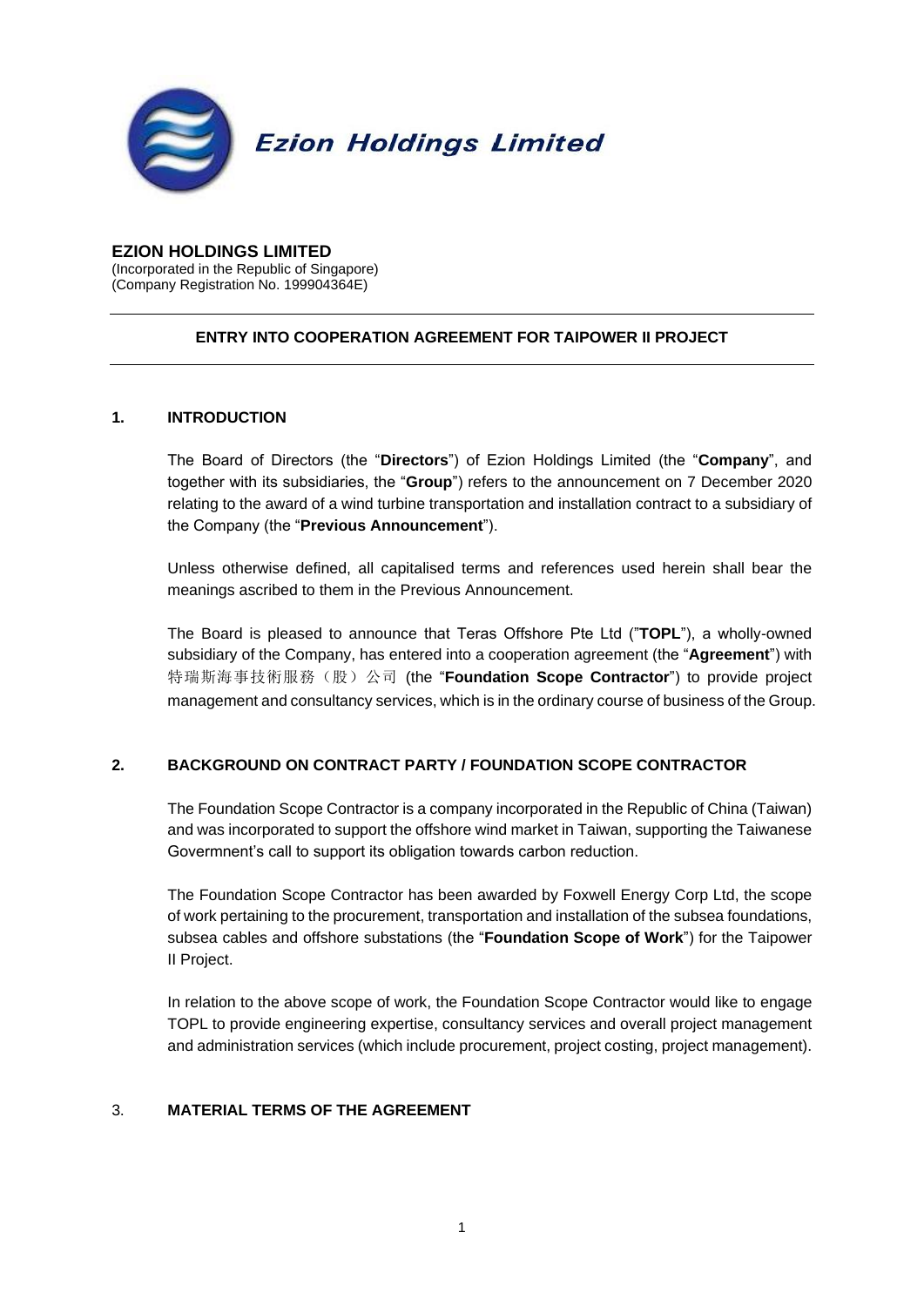- 3.1 Term The Agreement is for a period from 1 July 2021 until 31 December 2025 or upon TOPL's completion of the scope of services to be provided to the Foundation Scope Contractor, whichever earlier, unless mutually agreed or extension.
- 3.2 Obligations of TOPL including but not limited to:
	- (a) oversee all tender exercises and procurement, including any sub-contractors;
	- (b) plan and execute an optimal project schedule with the various sub-contractors;
	- (c) maintain lead and coordinate all project and operations planning;
	- (d) technical and commercial evaluation;
	- (e) project costing and budgeting, cost control and optimisation, monitoring and reporting, cost-benefit analysis;
	- (f) general project management including overseeing project documentation and administration; and
	- (g) overseeing project compliance to the main Taipower II Project requirements.
- 3.3 Payment Terms –

TOPL will invoice the Foundation Scope Contractor monthly for the total service fees accumulated during the month, and payment terms are 30 days.

The overall service fee that has been budgeted by the Foundation Scope Contractor for TOPL's services under the Agreement is up to USD 20,000,000.

TOPL is entitled to resubmit a revised cost budget to the Foundation Scope Contractor during the period of the Agreement should the prevailing market conditions change or the scope of work under the Agreement be varied.

3.4 Governing Law –

The Agreement is governed by Taiwanese Law.

3.5 Definitive service agreement –

The Agreement is intended to form a general framework towards conclusion of a definitive service agreement incorporating the terms of the Agreement. Parties are to use reasonable efforts to finalise documentation to reflect the commercial intent set out in the Agreement.

#### **4. FINANCIAL IMPACT OF THE AGREEMENT**

The Agreement is not expected to have a material impact on the Group's earnings per share or net tangible assets per share for the financial year ending 31st December 2021.